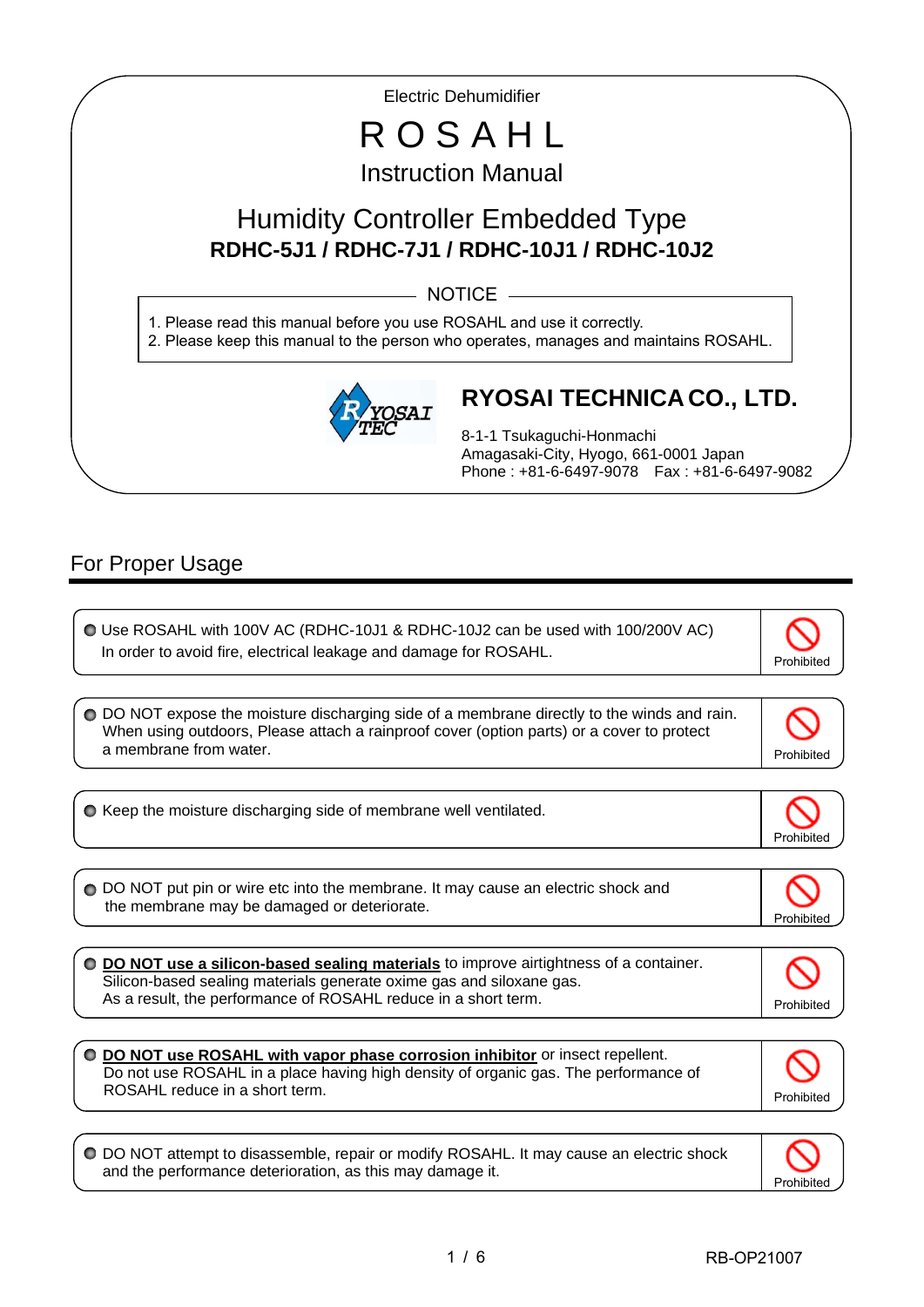#### **Installation**

I

Make a moisture discharging hole and installation hole for the following dimensions on the container and attach ROSAHL with screws.

 Note 1) Processed dimensions for Moisture discharging hole and Installation hole, refer to Table 1. Note 2) Processed dimensions for Rainproof cover, refer to Table 2.

| Model name | RDHC-5J1 | RDHC-7J1 | RDHC-10J1 | RDHC-10J2 |
|------------|----------|----------|-----------|-----------|
| Dim. a     | 52.5     | 65       | 80        | 90        |
| Dim. b     | 39       | 50       | 62.5      | 135       |
| Dim. c     | 160      | 185      | 225       | 350       |
| Dim. d     |          |          |           | 175       |
| Dim. e     | 70       | 95       | 125       | 250       |
| Dim. f     | 70       | 95       | 125       | 125       |
| Dim. q     |          |          |           |           |

#### **Table 1. Installation dimensions (mm)**

|  |  | Table 2. Rainproof cover installation dimensions (mm) | *Option parts |  |
|--|--|-------------------------------------------------------|---------------|--|
|  |  |                                                       |               |  |

| Model name      | RDHC-5J1                 | RDHC-7J1 | RDHC-10J1       | RDHC-10J2       |
|-----------------|--------------------------|----------|-----------------|-----------------|
| Dim. h          | 67.5                     | 87.5     | 112.5           | 112.5           |
| Dim.            | 72.5                     | 85       | 100.5           | 162.5           |
| Dim. k          | 52.5                     | 65       | 79.5            | 142.5           |
| Dim. m          | $\overline{\phantom{0}}$ |          |                 | 10              |
| Rainproof cover | For                      | For      | For             | For             |
| Model name      | RDH-5J1                  | RDH-7J1  | <b>RDH-10J1</b> | <b>RDH-10J2</b> |



### Precautions for Use of ROSAHL

- 1) Confirm the dehumidifying / humidifying surface of a membrane not to get a wrong direction before installation. Attaching ROSAHL by mistake will adversely affect several things in the container.
- 2) Attach ROSAHL in the center of the inner side surface of a container with a gasket. (Do not attach it on a top or bottom surface.)
- 3) A container must be an airtightness container. If a container has low airtightness and moisturepermeable material, the results may not be what you expected.
- 4)The water vapor go through a membrane of ROSAHL. If you switch off a power supply, outside water vapor is returned into a container and the humidity is restored.
- 5) If you use ROSAHL with a gasket that contains an antioxidant, crystal materials may be generated on the surface of a membrane. When you choose a gasket, evaluate it enough.
- 6) Do not use silicon-based sealing materials to improve airtightness of a container. (Silicon-based sealing materials generate oxime gas and siloxane gas. As a result, the performance of ROSAHL reduce in a short term.) Additionally, when using any other sealing materials, ROSAHL must be attached after sealing materials
- are completely cured. Volatile substances generated during curing affect the performance of ROSAHL. [Recommended products] : modified silicon caulk (Konishi Co., Ltd.)
- 7) Do not expose a moisture discharging side of a membrane to water. When using outdoors, be sure to attach a rainproof cover (option parts) or a cover to protect a membrane from water or insects.
- 8) Attach a moisture-permeable sheet to a membrane to protect ROSAHL from much dust or oil mists. [Recommended products] : Vent Filter TEMISH S-NTF2131A-S06 (Nitto Denko Corporation)
- 9) Keep the moisture discharging side of a membrane well ventilated.
- 10) Do not use ROSAHL with vapor phase corrosion inhibitor or insect repellent. Do not use ROSAHL in a place having high density of organic gas.
- 11) Do not do remodeling. ROSAHL may break down.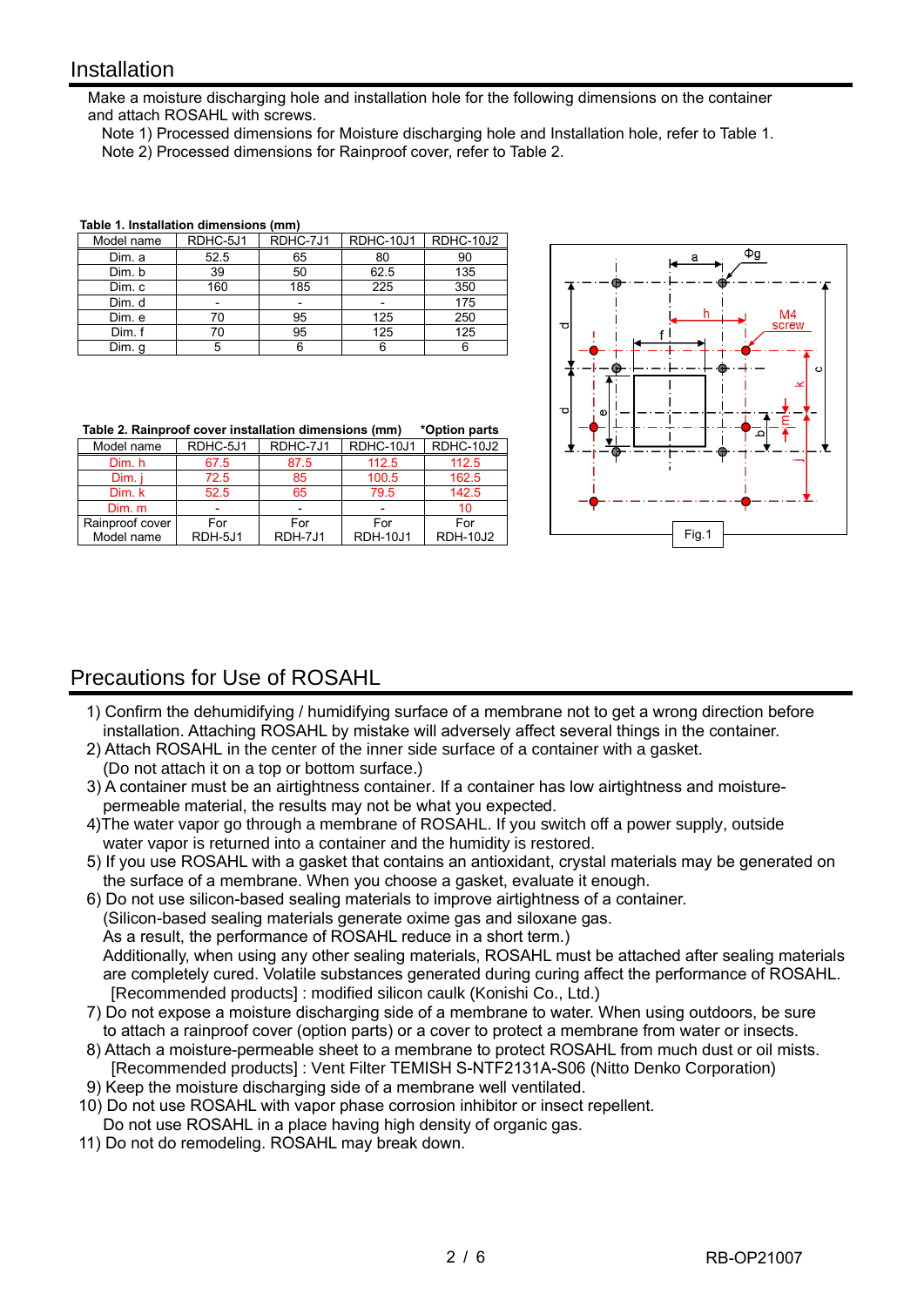#### Usage

|                                                                                                                                                                                                                                                                                                                                                                                                               | Please set the knob of humidity controller as the right side of it as possible.<br>(Low humidity side)                                                                                         |  |  |  |  |
|---------------------------------------------------------------------------------------------------------------------------------------------------------------------------------------------------------------------------------------------------------------------------------------------------------------------------------------------------------------------------------------------------------------|------------------------------------------------------------------------------------------------------------------------------------------------------------------------------------------------|--|--|--|--|
| $\mathbf 2$                                                                                                                                                                                                                                                                                                                                                                                                   | Please turn on the AC power supply and get energized. (Please use 100V AC *)<br>*Note: RDHC-10J1 & RDHC-10J2 can be used with 100/200V AC                                                      |  |  |  |  |
| 3                                                                                                                                                                                                                                                                                                                                                                                                             | Please confirm lighting of the LED.* (It is a usage state)<br>*Note : It might take 3-5 minutes to light the LED on the initial stage of turning on the power supply.<br>This is not abnormal. |  |  |  |  |
| .Please confirm the following matters when LED doesn't light.<br>(1) Is the power supply correctly connected?<br>(2) Is the input voltage correct?<br>(3) Does not the moisture discharging side of a dehumidifying element get wet?<br>(In this case, the overcurrent protection circuit of the power supply functions and LED<br>does not light. If the wet state is canceled, it returns to normal state.) |                                                                                                                                                                                                |  |  |  |  |

**4 Please set the knob of humidity controller at the value you want.** 

#### ●Precautions for Humidity Controller

- (1) The humidity controller only turns on / off the dehumidification function, and does not have the function that keeps inside of a container at the specified humidity.
- (2) There may be a gap about  $±10\%$  from the set value. Also, the conditions of use and depending on changes in the surrounding environment, the gap may become even larger. So please consider the set value as a guide only. We do not guarantee the accuracy.
- (3) Please turn the knob of humidity controller slowly.

| Model Name                   |                        |               |                 |            |                     |
|------------------------------|------------------------|---------------|-----------------|------------|---------------------|
| Items                        |                        | RDHC-5J1      | RDHC-7J1        | RDHC-10J1  | RDHC-10J2           |
| Dehumidifying<br>Performance | $(g/day)^{*1}$         | 8             | 16              | 29         | 58                  |
| Applicable Volume            | $(m^3)^*$ <sup>2</sup> | $~\sim$ 1     | ~2              | $\sim$ 4   | ~28                 |
| <b>Rated Voltage</b>         | (V)                    |               | 100 AC (85~132) |            | 100/200 AC (85~264) |
| Power Consumption            | $(W)^*$ <sup>3</sup>   | 4             | 8               | 14         | 28                  |
| Dimensions                   | $(mm)^{*4}$            | 170×115×50    | 200×145×50      | 245×175×56 | 370×195×56          |
| Humidity Set Range           | (%RH)                  |               | $20 - 80$       |            |                     |
| Weight                       | (kg)                   | 0.9           | 1.1             | 1.4        | 2.1                 |
| Operating<br>Temperature     | $(\text{deg } C)$      | $-10 \sim 50$ |                 |            |                     |

### **Specifications**

**Notes** 

\*1 The initial value at the temperature of 30 deg C and humidity 60%RH.

(The dehumidifying performance will reduce during use. How much it degrades depends on the operating environment and conditions. If any signs of abnormality are seen, early replacement is recommended.)

\*2 The applicable volume is for a sealed, moisture-impermeable container, and may vary depending on the material of the container, state of sealing and required humidity.

\*3 The annual average power consumption in average condition in Japan.

\*4 Dimensions show the values of  $H \times W \times D$  in the figure on next page.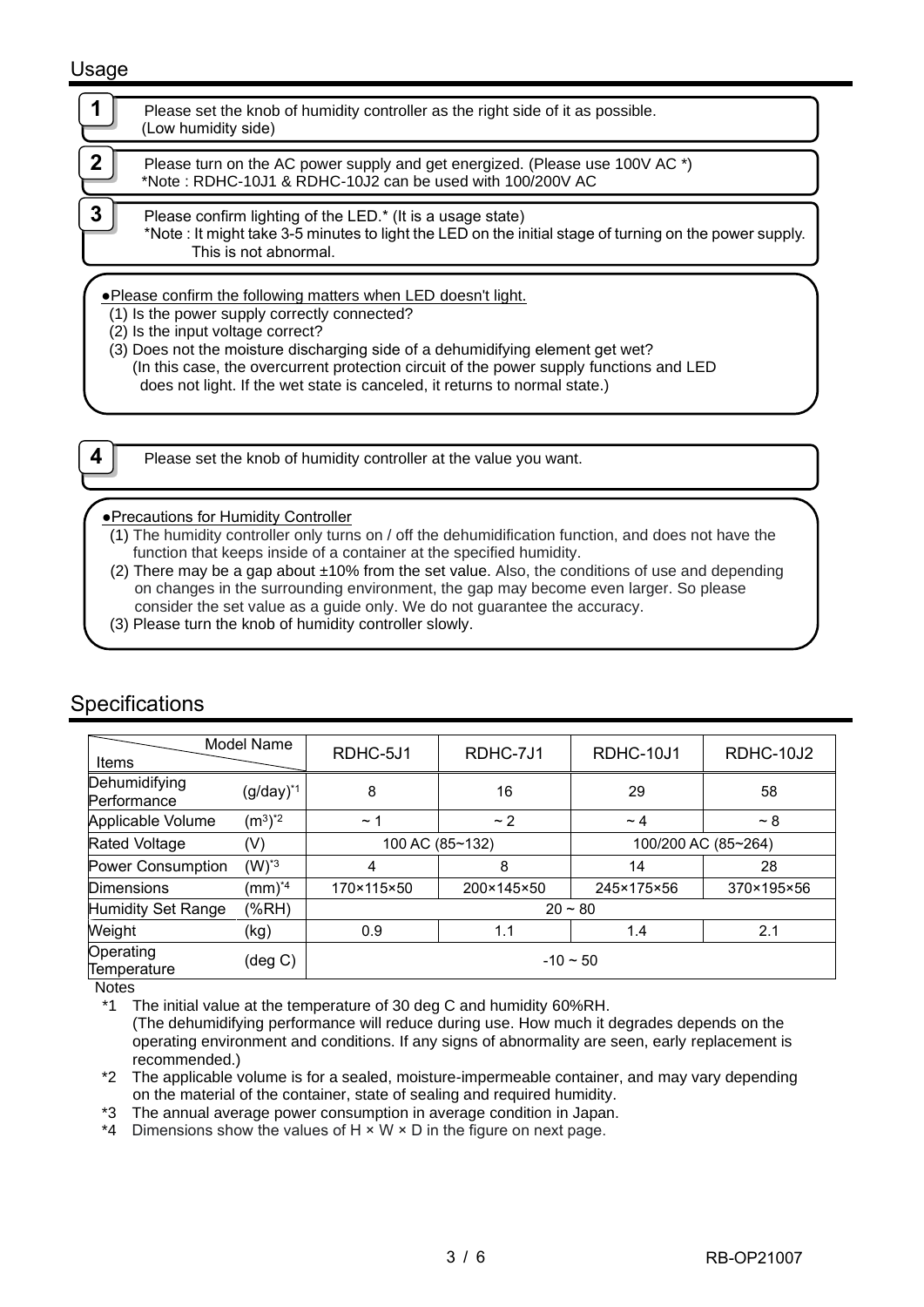

This method is usually used when it is not possible to make a square moisture discharging hole on the surface itself, for example when installing to an existing panel.



| Model name | <b>ROSAHL</b> installation<br>dimensions |    |     |    |     | Reference |
|------------|------------------------------------------|----|-----|----|-----|-----------|
|            | a                                        | b  | С   | d  | e   |           |
| RDHC-5J1   | 40                                       |    | 100 | 18 | 6.5 | Figure 3  |
| RDHC-7J1   | 90                                       | 45 | 115 | 25 | 7.5 |           |
| RDHC-10J1  | 90                                       | 45 | 150 | 25 | 7.5 | Figure 4  |
| RDHC-10J2  | 90                                       | 45 | 260 | 30 | 7.5 |           |

●Installation Image (Refer to figure below)

\*Note : Adapter, Gasket, Rainproof cover and Fixing bolt are option parts.

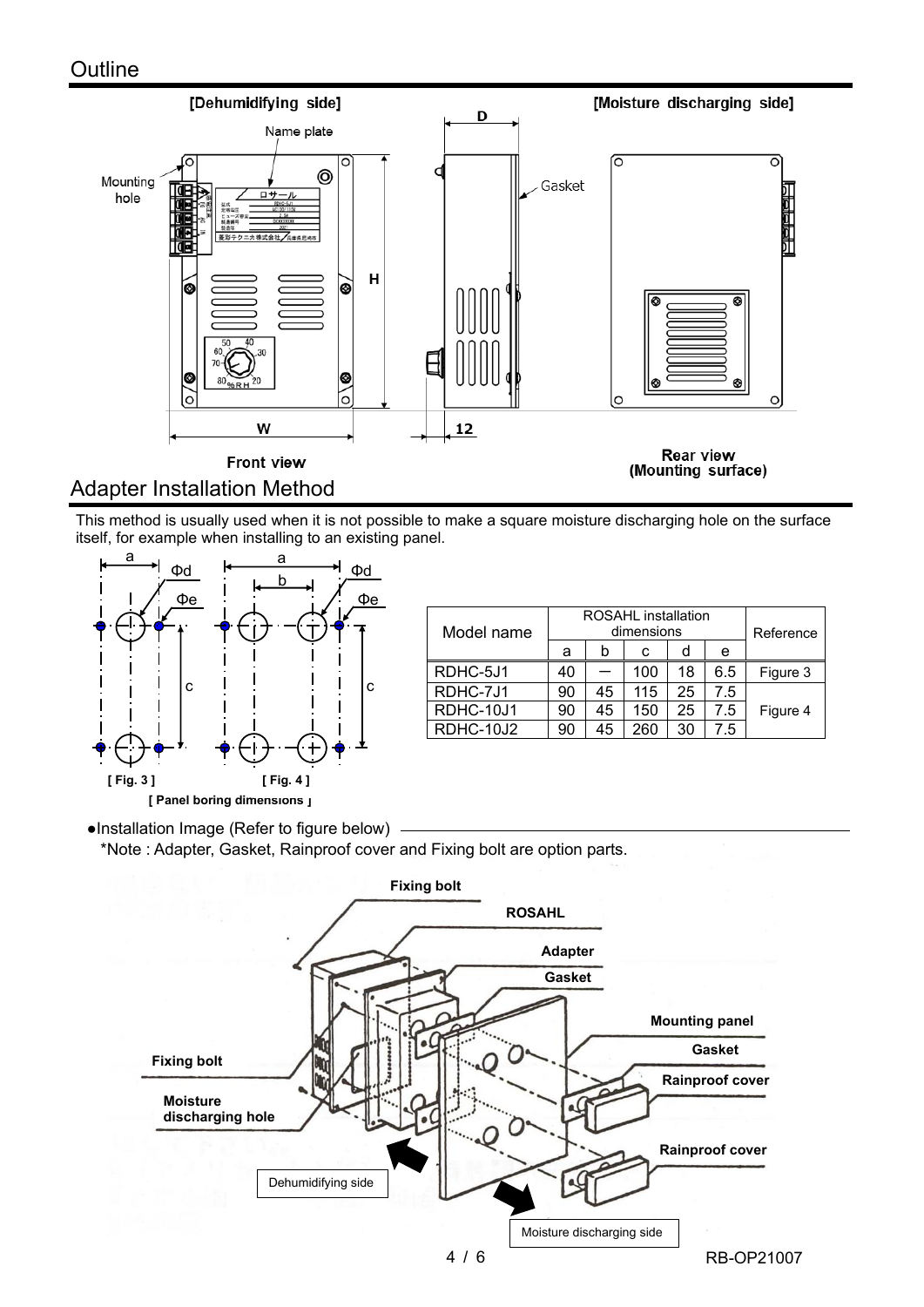#### **Prohibited Substances and Recommended Materials for ROSAHL**

1. Prohibited substances

The substances which adversely affect ROSAHL and harm in response to ROSAHL are as follows. The anode side is affected mainly. Even the additives of materials may be affected. Please evaluate enough when a new substance is adopted or a maker is changed.

| Classification      | Substance Name                                     | <b>State</b>  | <b>Notes</b>                                 |
|---------------------|----------------------------------------------------|---------------|----------------------------------------------|
|                     | hydrochloric acid gas                              | gas           |                                              |
|                     | nitric acid gas                                    | gas           |                                              |
|                     | other corrosion gases                              | gas           |                                              |
|                     | SOx gas                                            | gas           |                                              |
|                     | NO <sub>x</sub> gas                                | gas           |                                              |
| Inorganic           | chlorine gas                                       | gas           |                                              |
| <b>Matter</b>       | sulfurous acid gas                                 | gas           |                                              |
|                     | other pollution gases                              | gas           |                                              |
|                     | concentrated hydrochloric acid                     | liquid        |                                              |
|                     | concentrated nitric acid                           | liquid        |                                              |
|                     | substance which produces other                     | liquid        |                                              |
|                     | corrosion gas                                      |               |                                              |
|                     | divalent metal ion                                 | liquid        |                                              |
|                     | siloxane gas                                       | gas           |                                              |
|                     | oxime gas                                          | gas           |                                              |
|                     | lamp black                                         | gas           |                                              |
|                     | diethylamine                                       | gas           |                                              |
|                     | other amine-based gas                              | gas           |                                              |
|                     | amide-based low molecular weight                   | gas, liquid   |                                              |
|                     | compound                                           |               |                                              |
|                     | methylene chloride                                 | liquid        |                                              |
|                     | perchloroethylene                                  | liquid        |                                              |
|                     | trichloroethylene                                  | liquid        |                                              |
|                     | perchloroethylene                                  | liquid        |                                              |
|                     | tetrachloroethylene                                | liquid        |                                              |
|                     | other chlorinated solvent                          | liquid        |                                              |
|                     | oil mist                                           | liquid        |                                              |
| Organic             | dimethyl sulfoxide                                 | liquid        |                                              |
| Matter              | other sulfur based organic solvent                 | liquid        |                                              |
|                     | silicone sealant                                   | solid         | These substances produce siloxane gas.       |
|                     | silicone grease                                    | solid         | Heat treatment (bake) is necessary to remove |
|                     | silicone rubber                                    | solid         | low molecule siloxane of non-reaction.       |
|                     | silicone-based sealing compound                    | solid         |                                              |
|                     | other siloxane chemical compound                   | solid         |                                              |
| pran-ace<br>camphor |                                                    | solid         |                                              |
|                     |                                                    | solid         |                                              |
|                     | other insect repellent                             | solid         |                                              |
|                     | paradichlorobenzene                                | gas, liquid   |                                              |
|                     | other chlorine-based insect repellent              | gas, liquid   |                                              |
|                     | vapor phase inhibitor                              | liquid, solid |                                              |
|                     | corrosion inhibitor which is added in<br>materials | liquid, solid |                                              |
|                     | cigaret tar constituent                            | gas, liquid   |                                              |
|                     | 2,6-Di-tert-butyl-4-methylphenol (BHT)             | liquid        | The antioxidant which was added in packing   |